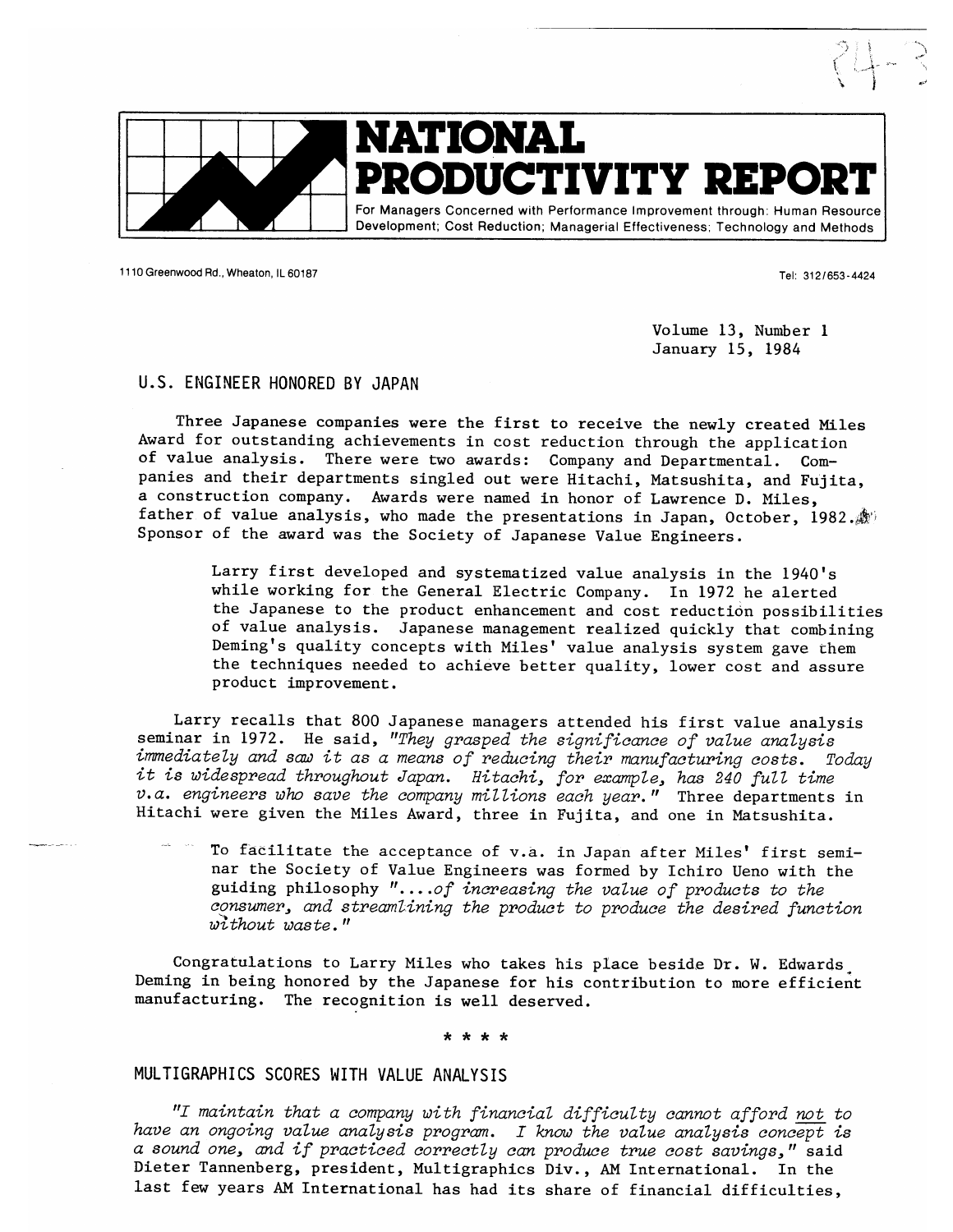but reported year-end profits of \$6.8 mil. against an \$82 mil. loss the previous year.

> Although AM'S three core divisions, of which Multigraphics is the largest, were on-going, viable businesses at the time, they nonetheless were affected by their parent company's difficult years. However, Multigraphics turned the profit corner during 1983, and is steadily improving. Multigraphics makes duplicators, offset printing equipment, copying systems, graphic arts presses, etc.

During 1982 Multigraphics examined its cost structure in terms of product and found that there had been no value analysis or value engineering for the past decade. As a result, product design was essentially stagnant. No new materials or design alternatives had been considered for most of the production parts or assemblies. *"One of the results was that manufacturing costs had continualty increased to the point where it became difficult to maintain a competitive edge, especiatty with increased competition from foreign sources,* " Tannenberg said. "To *build quality into our products* mrd *extract costs, it was obvious that we needed to begin some type of value anaZysis/vatue engineering program.* 

## **VA/VE** Program Started

The value analysis effort at Multigraphics began in December, 1982, with the training of 57 employees in a four-day seminar. Members came from technical service, financial, manufacturing, engineering, purchasing and marketing. **Wdte** the diversity of functions among the original 57 employees. Everyone is involved, line, staff and senior management. No one sits on the sidelines. (This is reminiscent of Coachman Industries' experience where the chief financial officer attended a valve seminar and pushed the program through at Coachman. **NPR,** Number 8, 1982.)

After studying product functions participants in the seminar were asked to propose alternate, reliable design ideas to reduce manufacturing costs. During this initial seminar 96 cost reduction projects with a total of \$1.2 mil. in potential savings were identified. Savings of \$200,000 were quickly realized.

Twelve teams were formed to investigate the 96 projects. Priority was assigned to projects that could be implemented quickly with no extra cost, and that promised highest savings. Those requiring expensive tooling costs; or where substantial inventory was at hand, additional analysis was necessary.

> As of December,l983,the entire engineering staff has received training. their approach is to examine the functions of every component in a product, determine best way to build it in terms of materials, design, etc. Multigraphics' series of small offset presses was chosen first for analysis because of the sales volume and also because they contain many functions that are performed in an identical manner on different models. The vacuum system, one item chosen for study, had not basically changed in a decade. After analysis a change in the system resulted in a \$37.50 saving per model; in addition, it cut the cost of three other product lines by the same amount.

Multigraphics set definable goals, long-and short-range. One was to reduce the cost of one model by 20% by January 1984. That goal was reached.

 $-2-$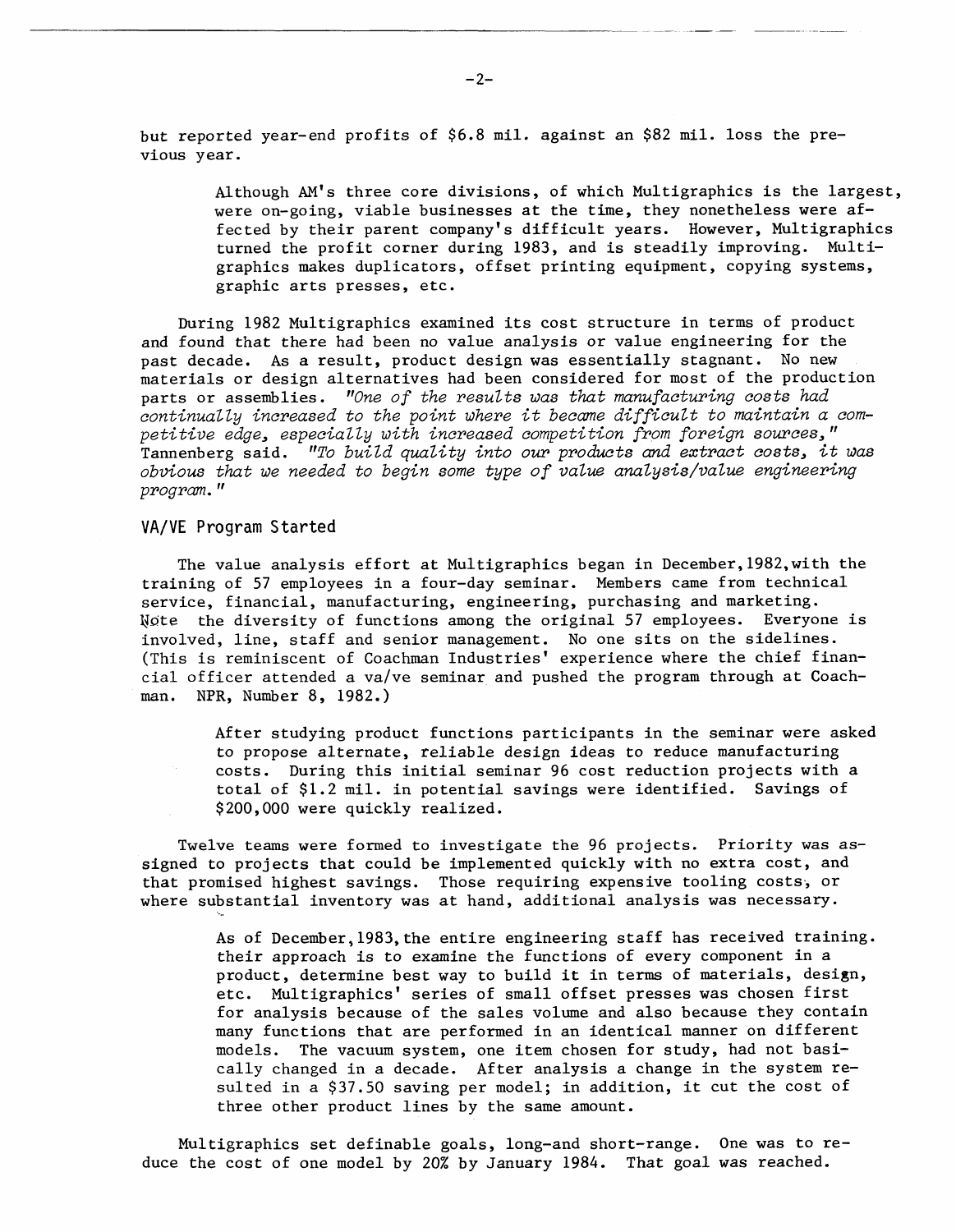By 1985 the intent is to reduce the cost by 30%,compared to 1983 costs. Other objectives were to redesign models to be more functional, easier to operate and maintain and to achieve highest quality. Commonality of parts is stressed to permit volume purchases. These objectives have been realized in newly introduced models.

> Dieter Tannenberg told us a few days ago -- January 1984 -- that savings to date, since December 1982, have reached \$600,000 and that \$3.0 mil, of additional savings have been identified. In purchasing they expect to realize further savings by extending the value analysis concept to current key vendors, and will seek to find alternate sources who practice value analysis in producing essential components. In addition to value analysis. Multigraphics has improved its production efficiency dramatically, maintained a constant 93% service parts availab ility, and achieved major quality improvements.

The company is ready to compete even with strong foreign competition.  $"I$ *know the value analysis concept is a sound one, and if practiced correctly, can produce true cost savings.* . . *it is becoming a* wzy of *life at Multigraphics, because our future depends on it,"* says Dieter Tannenberg.

> The original seminar in 1982 was led by "Dusty" Fowlkes, Value Analysis, Inc., 4029 Westerly Place, Suite 116, Newport Beach, CA 92660. Tel. 7141548-8018. Further info also from Dieter Tannenberg, president Multigraphics, Inc., 1800 W. Central Rd., Mount Prospect, IL 60056. Tel. 312/774-4800. Incidentally, Larry Miles is a frequent speaker at Value Analysis' seminars.

> > \* \* \* \*

#### TWO IMPORTANT MEETINGS COMING UP

Members of the American Productivity Management Association will meet to the theme of, *"In Search of Quality, I'* on February 15-17 in Los Angeles. Highlight will be a presentation by Dr. W. Edwards Deming, "Managing Quality Improvement." Other speakers, group discussions, plant tours will make this a worthwhile meeting. Registration is limited to 250. Cost to non-members is \$575. Info from American Productivity Management Association, 4711 Golf Rd., Suite 412, Skokie, IL 60076. Tel. 312/677-9141.

The Improvement Institute and American Society of Performance Improvement will hold their annual joint meeting in Hartford, Conn., May 20-22. Balance of the week will be devoted to workshops. Theme of the meeting is," *The Quest*  For Excellence." Human resource management, participative management, team efforts, motivation will be stressed. Additional information in future issues. Contact: Tony Zulkeski, Hartford Insurance Group, Hartford Plaza, Hartford, ct 06115. Tel. 203/547-5558.

HOW EFFECTIVE ARE SOME PRODUCTIVITY IMPROVEMENT VENTURES?

The Institute of Industrial Engineers decided to find out. They surveyed their industrial engineering members regarding: 1. The kinds of productivity activities undertaken by their businesses; 2. The effectiveness of the activities:

... 81% cited Capital Investment for New or Automated Equipment as the basis of

 $-3-$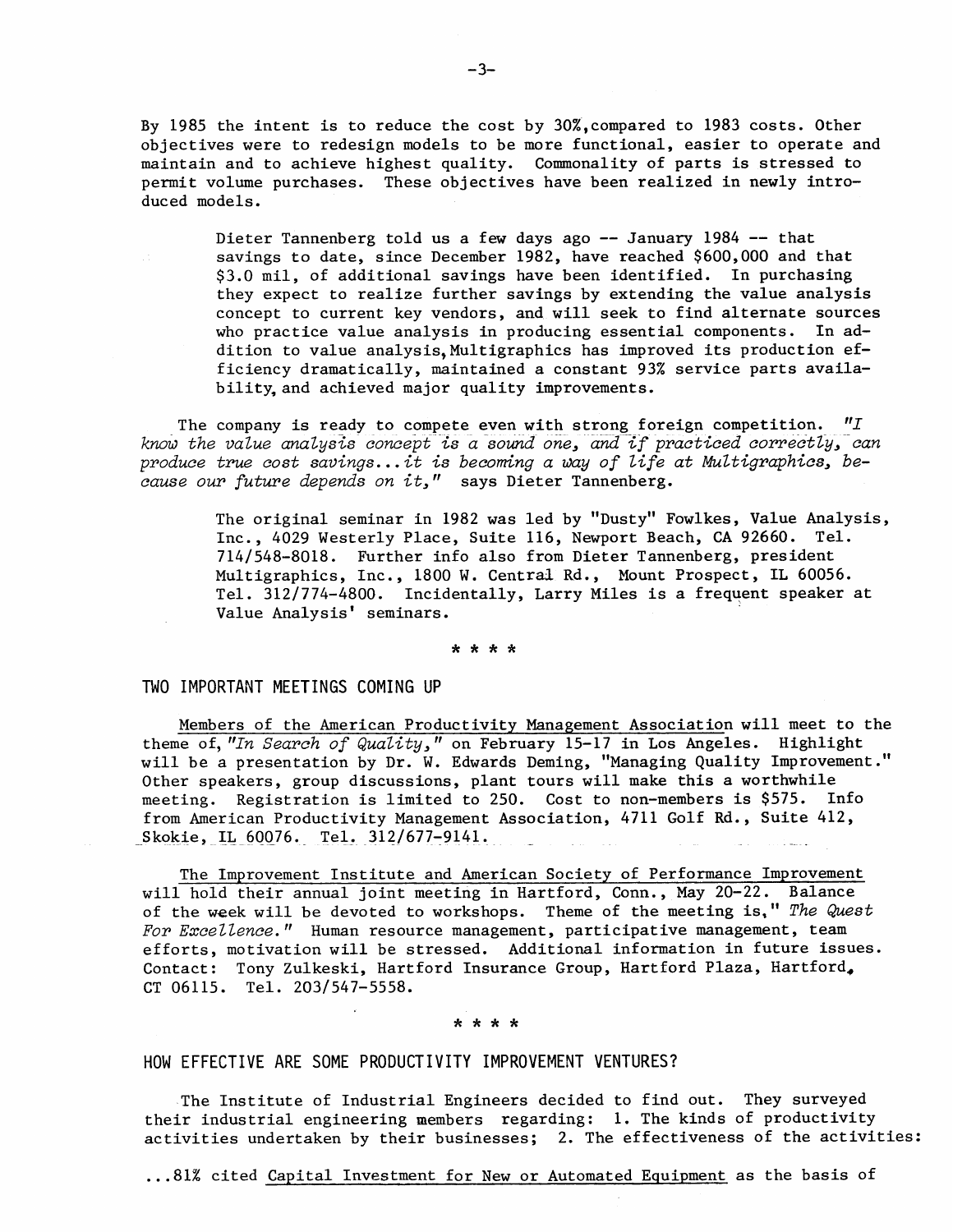their improvement effort....90% reported results high or moderate.

.... 69% cited Improvement of Inventory Control Methods as their basis for improvement....75% reported results high or moderate.

.... 69% cited Employee Involvement in Productivity Planning, (includes quality circles, work simplification, other team efforts) .... 75% high/moderate. -

- .... 60% Improvement Through Worker Training.... 82% high/moderate results.
- .... 60% Evaluating Performance/Establishing Goals....78% high/moderate.
- .... 38% Employee Incentive Program.... 79% high/moderate.
- .... 38% Development of Indirect Labor Standards & Controls. ... 76% high/moderate.
- .... 37% Systems Innovation, etc..... 89% high/moderate.

Industrial engineers, 48.3%, judged workers' attitudes as "not very enthusiastic and optimistic," while 51.7% reported the opposite. Compared to 10 years ago IE's reported today's workers did not work as hard, had less pride in workmanship, loyalty, work motivation or workmanship. Their answer to the problem? 57.6% encouraged money rewards;63.3% cited personal recognition as the answer; 13% said, promotion, 11.1% said,other.

What did the engineers perceive as major obstacles to improvement?

.... 63.5%, said management fails to understand how productivity can be improved. .... 59%, management fails to authorize sufficient manpower to direct productivity. .... 58.8%, inability of labor and management to work toward productivity goals. .... 55.6%, management fails to apply proper measurement to evaluate improvement. .... 52.l%, insufficient training programs.

.... 4l.3%, high interest rates that discourage capital expenditures.

One conclusion stands out in the IE survey: People, people, people. Until such time as all businesses operate automatically without any workers whatsoever, people will remain the backbone of any successful productivity improvement effort. Survey is available for \$1.00 from Institute of Industrial Engineers, 25 Technology Park, Atlanta, Norcross, GA 30092.

\* \* \* \*

Self-diagnosing Your Firm's Performance: a Quick Test, is an interesting 24-page guide to determine how your firm is doing in such fields as finance, production, human resources, marketing and sales, and general management. Particularly useful for small and medium-sized companies. A total of 19 ratios are used to give an overview of the company's strengths and weaknesses. While the guide offers no solutions, it is a well-organized system that will tell you where the company stands. ft's worth studying. Get a free copy (in English) from Institut National de Productivite, 1 Complexe Desjardins, bureau 1509, tour sud C.P. 157, succursale Desjardines, Montreal, Que. H5b 1B3, Canada.

\*\*\*\*

We'll be making several promotions during the next few weeks. Due to the variety of mailing lists used you may receive a subscription promotion. As you can imagine, it's impossible to check the thousands of names and weed out our current subscribers. If you receive a piece, don't throw it away, give it to a friend who wants to improve productivity and better utilize his human resources. \* \* \* \*

\*

**Copyright 1984, National Productivity Report, Inc., 11 10 Greenwood Rd., Wheaton, IL 60187. Telephone: 3121653-4424. This material may not be reproduced without permission. Subscription \$76 per year in U.S. and Canada. Overseas, \$82 (sent airmail). Rates for multiple subscriptions on request. PublisherlEditor, Bill Schleicher. Printed in the U.S.A.**